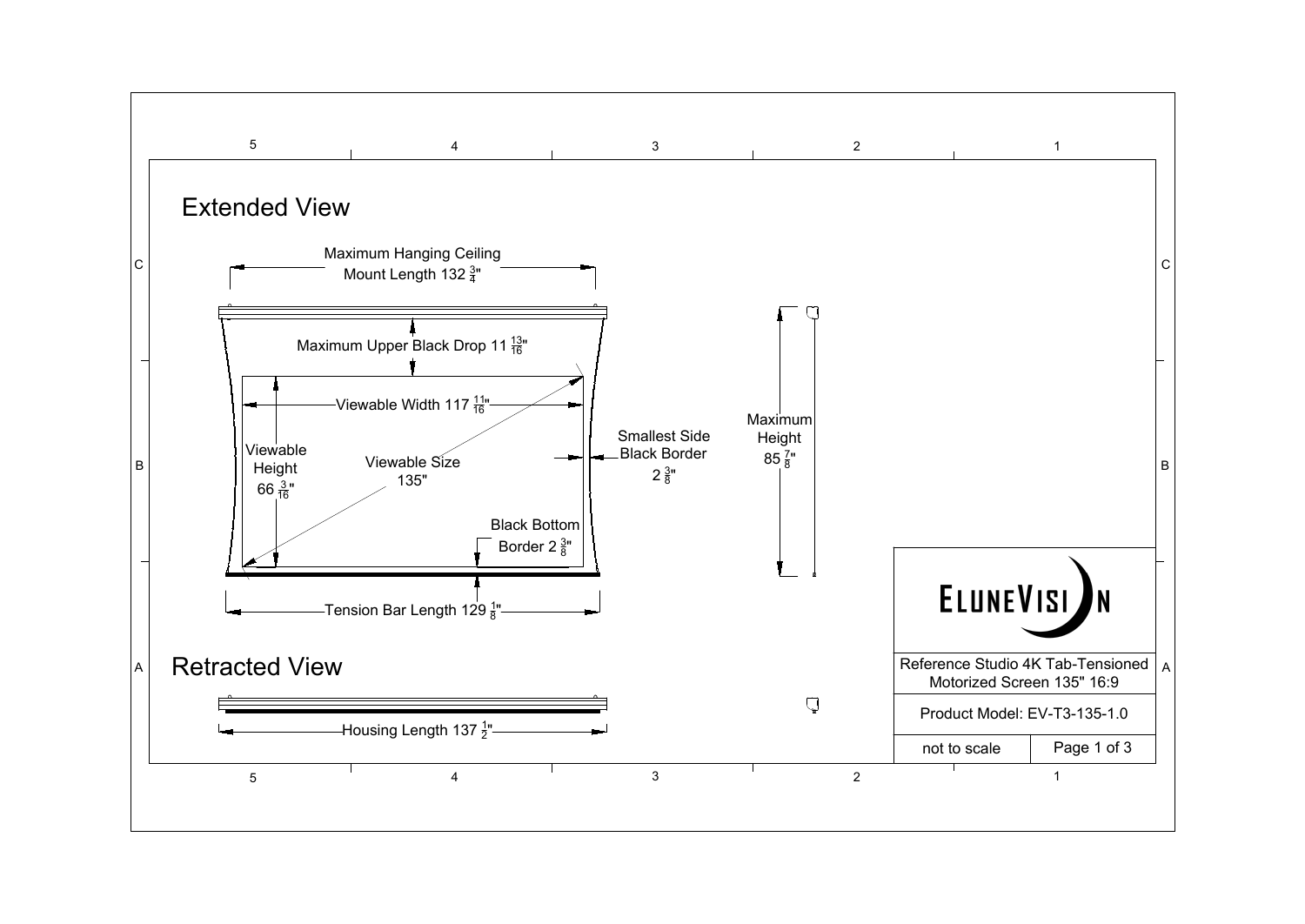

## Left Side of Housing

 $\mathbb{R}$ 



Learn Key Wall Control Port Wired Trigger Port

## $\frac{4}{3}$  and  $\frac{2}{1}$ Mounting Bracket Holes for ceiling mount Lip that latches onto housing ELUNEVISI Reference Studio 4K Tab-Tensioned | A | Motorized Screen 135" 16:9 Product Model: EV-T3-135-1.0 not to scale Page 2 of 3  $\frac{4}{3}$  and  $\frac{2}{1}$